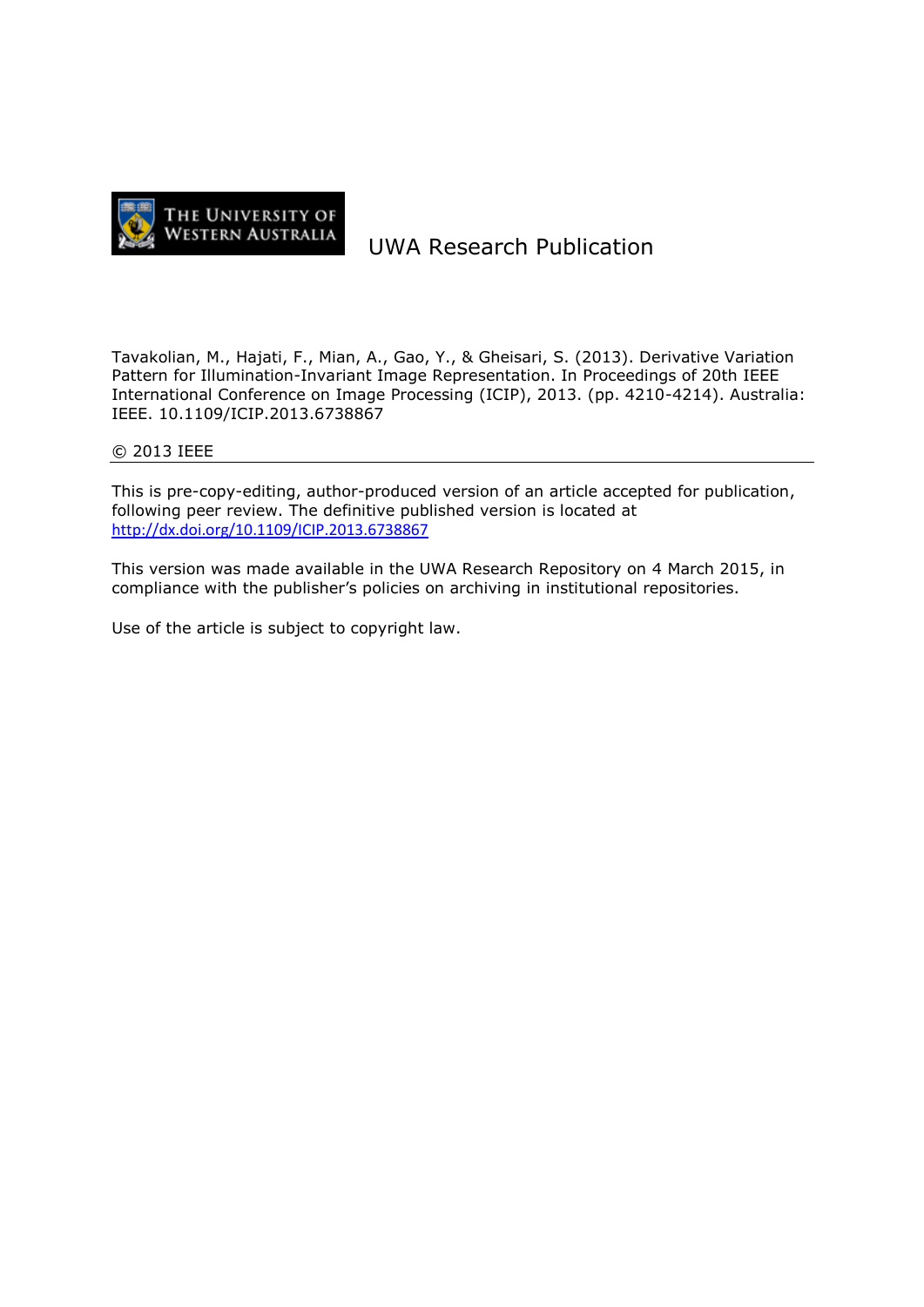# DERIVATIVE VARIATION PATTERN FOR ILLUMINATION-INVARIANT IMAGE **REPRESENTATION**

*Mohammad Tavakolian*<sup>1</sup> *, Farshid Hajati*<sup>1</sup>*,*<sup>2</sup> *, Ajmal S. Mian*<sup>3</sup> *, Yongsheng Gao*<sup>2</sup>

<sup>1</sup>Electrical Engineering Department, Tafresh University, Tafresh, Iran <sup>2</sup>School of Engineering, Griffith University, QLD 4111, Australia <sup>3</sup>Computer Science and Software Engineering, The University of Western Australia, WA 6009, Australia m*−*tavakolian@tafreshu.ac.ir, f.hajati@griffith.edu.au, ajmal@csse.uwa.edu.au, yongsheng.gao@griffith.edu.au

## ABSTRACT

This paper presents a novel image descriptor called Derivative Variation Pattern (DVP) and its application to face and palmprint recognition. DVP captures image variations in both the frequency and the spatial domains. The effects of uncontrolled illumination are compensated in the frequency domain by discarding the illumination affected frequencies. Image pixels are encoded as binary patterns based on the higher-order spatial derivatives computed in the spatial domain. The proposed descriptor was evaluated on the Extended Yale-B and FERET face databases, and the PolyU palmprint database. Experimental results demonstrate the effectiveness of the DVP descriptor in both the face and the palmprint recognition tasks under uncontrolled illuminations.

*Index Terms*— Derivative pattern, spatial domain, frequency domain, descriptor, recognition.

## 1. INTRODUCTION

Image representation and recognition has attracted much attention during the past few years and the effectiveness of local descriptors has been established in this area. Most image representation methods use only the spatial domain to compute features. The Local Binary Pattern (LBP) operator [1] encodes the local structures of images by comparing each pixel within a neighborhood. LBP was originally proposed for texture analysis however, it has been extended to many applications such as facial image analysis [2], image and video retrieval [3], and motion analysis [4]. Guo et al. [5] proposed Completed LBP (CLBP) for texture classification by representing local regions using the center pixels and a local deference sign-magnitude transform. LBP Variance (LBPV) [6] is a rotation-invariant operator that aligns the LBP histogram of the orientation estimation of the image and uses the histogram's local information for texture classification.

Zhang et al. [7] proposed an object descriptor called Local Derivative Pattern (LDP) that models the high-order local derivative variations. The LDP templates extract highorder local information by encoding various distinctive partial relationships contained in the local regions. Vu et al. [8] introduced a descriptor for object representation called Patterns of Oriented Edge Magnitudes (POEM). POEM is an oriented feature that computes the gradient orientation of the pixels incorporating the gradient information of the pixel's neighborhood. Radon Representation-based Feature Descriptor (RRFD) was proposed by Liu et al. [9] for texture classification. RRFD converts pixels into Radon-pixels using the Radon transform [10] and then projects the Radon-pixels onto a feature space that is invariant to geometric affine transformations. RRFD extracts Radon features that are invariant against geometric affine transformations as well as illumination variations.

While most researchers have used the spatial domain for image representation, others have considered only the frequency domain for image description. Celik et al. [11] proposed a texture classifier which exploits both the magnitude and the phase of the Dual-Tree Complex Wavelet Transform (DT-CWT) sub-bands by extracting a texture feature vector from the magnitude and the phase of DT-CWT sub-bands. Xu et al. [12] proposed a texture descriptor based on Multi-fractal spectrum (MFS) [13] defined on a multi-orientation wavelet pyramid including low-frequency wavelet components [14] and wavelet leaders [15]. MFS is estimated for each individual component in the wavelet pyramid (low-frequency component and high-frequency component and wavelet leaders).

In this paper, we present a novel image descriptor called Derivate Variation Pattern (DVP). DVP describes the image by characterizing pixels with a binary code extracted from both the spatial and frequency variations making an invariant feature to illumination conditions. We evaluate the proposed method under uncontrolled illuminations for the tasks of face and palmprint recognition using the standard Extended Yale-B [16] and FERET [17] face databases and the PolyU palmprint database [18].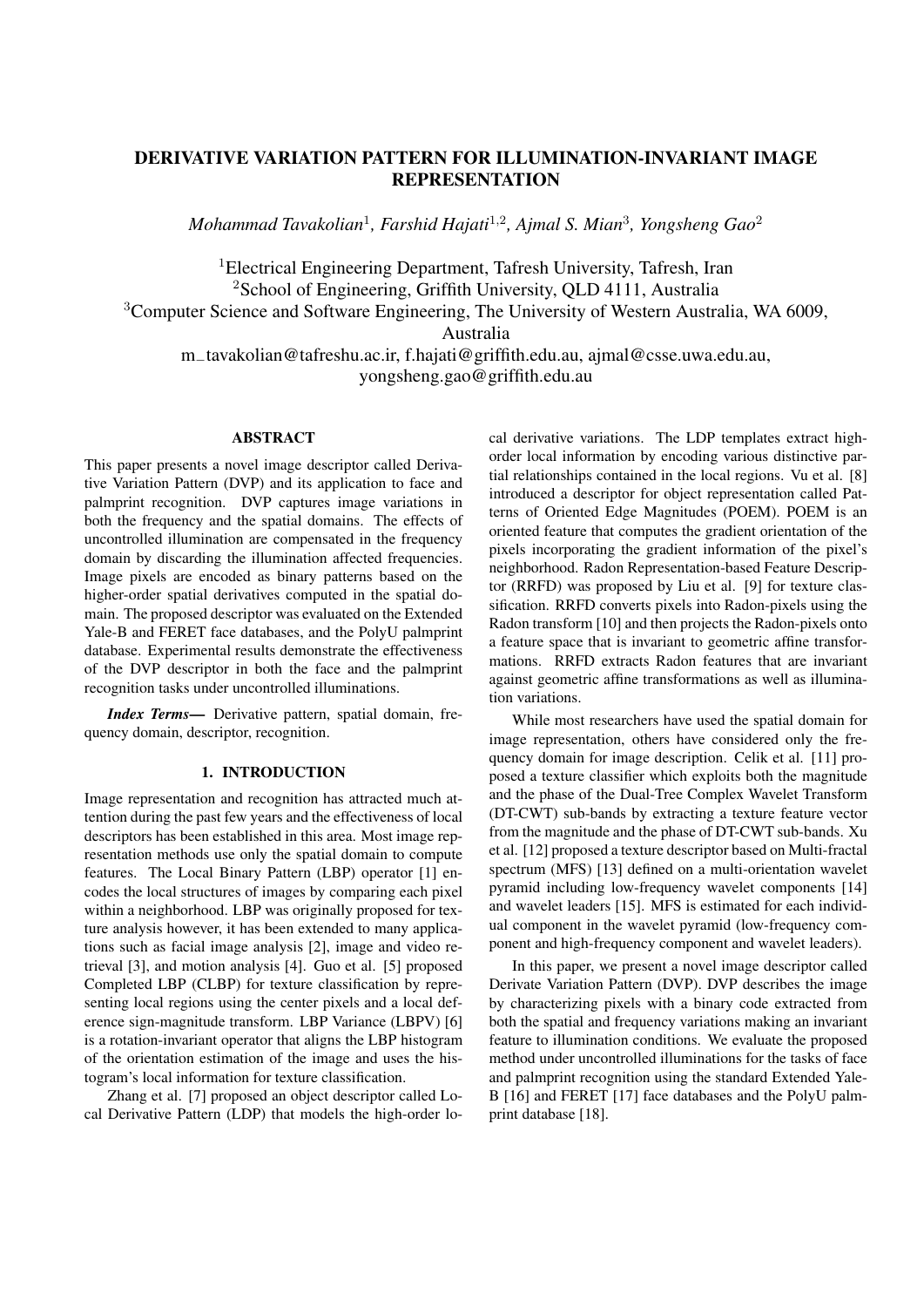#### 2. DERIVAITIVE VARIATION PATTERN (DVP)

External conditions, especially lighting, affect the appearance of an object in an image and consequently the image's frequency coefficients [19]. However, when the light source is far from the object, it is possible to represent the lighting condition by defining the intensity of the light as a function of its direction. According to Lambert's law [20], if an object with the reflectance  $r(x, y)$  and the normal vector  $\bar{n}(x, y)$  is under the lighting condition  $l(x, y)$ , the intensity of the captured image  $f(x, y)$  can be modeled using the Lambertian reflectance property [19] as

$$
f(x,y) = r(x,y) \cdot \max[l(x,y) \cdot \bar{n}(x,y),0]
$$
 (1)

where  $max(\cdot, \cdot)$  denotes the maximum operator.

Assuming that the light source is far from the object's surface, we can approximate Equation (1) as

$$
f(x,y) \cong r(x,y) \cdot l(x,y) \tag{2}
$$

where  $r(x, y)$  and  $l(x, y)$  denote the reflectance and the illumination parts of the object's surface, respectively.

In Equation (2),  $l(x, y)$  is dependent on the illumination changes; while the reflectance part  $r(x, y)$  is invariant to illumination changes. We can separate these two parts to obtain an illumination-invariant image of the given object. Since only  $f(x, y)$  is known in an image, it is not possible to separate  $r(x, y)$  from  $l(x, y)$ . Therefore, we change the product in Equation (2) to summation by taking the logarithmic transform as

$$
\underbrace{\log\left(f(x,y)\right)}_{F(x,y)} = \underbrace{\log\left(r(x,y)\right)}_{R(x,y)} + \underbrace{\log\left(l(x,y)\right)}_{L(x,y)}
$$
(3)

where  $F(x, y)$ ,  $R(x, y)$ , and  $L(x, y)$  are the logarithm of the captured image, the reflectance, and the illumination condition, respectively.

Given the logarithm of the captured image,  $F(x, y)$ , we compute and remove the effect of the illumination condition in the frequency domain. Using the Total Variation  $(TV - L<sup>1</sup>)$ model [21], the illumination variation of the captured image, *L ∗* (*x, y*), can be approximated as

$$
L^*(x, y) = \arg\min_{L} \iint (||\nabla L(x, y)|| + \lambda ||F(x, y) - L(x, y)||_1) dxdy
$$
\n(4)

where  $\lambda$  is a parameter that balances the first and the second terms of Equation (4) and "1" subscript denotes the L-1 norm [22].

Substituting  $R(x, y) = F(x, y) - L(x, y)$  from Equation (3) in Equation (4) leads us to an estimation of the reflectance part,  $R^*(x, y)$ , (neglecting the  $F(x, y)$  term as a fixed term in the left side of the equation) as

$$
R^*(x, y) = \arg\min_R \iint (\|\nabla (F(x, y) - R(x, y))\| + \lambda \|R(x, y)\|) dxdy
$$

Since the illumination condition,  $L(x, y)$ , varies slower than the reflectance,  $R(x, y)$  [23], we estimate  $R^*(x, y)$  from  $F(x, y)$  by adjusting the low-frequency components and keeping the high-frequency components. Here, we define the low-frequency components which are affected by the illumination changes with a novel method. For this purpose, we use Discrete Cosine Transform (DCT) [24] to transform the image  $F(x, y)$  from the spatial domain to the frequency domain and eliminate the frequency variation by discarding the low-frequency sub-bands that are most affected by the illumination changes.

Given the logarithm of the captured image,  $F(x, y)$ , the Discrete Cosine Transform (DCT) of the logarithmic captured image is defined as

$$
\hat{F}(u,v) = DCT\{F(x,y)\}\tag{6}
$$

where  $\hat{F}(u, v)$  is the DCT transform of the logarithmic captured image.

Using the DCT transform, we define  $2N - 1$  frequency sub-bands for the given  $N \times N$  image. For an  $N \times N$  image, the sub-bands are numbered from 1 to  $2N - 1$  (see Figure 1).



Fig. 1: Definition of the frequency sub-bands in DCT space.

Discarding the most affected frequency sub-bands in the DCT space and using the inverse DCT function, we compute an illumination compensated image  $\tilde{R}_n(x, y)$  as

$$
\tilde{R}_n(x,y) = IDCT\{\hat{F}(u,v) \cdot Q_n(u,v)\}\tag{7}
$$

where *IDCT{·}* denotes the Inverse Discrete Cosine Transform and  $Q_n(u, v)$  is a mask matrix in which the most affected frequency sub-bands are zeros and others are ones.

In order to determine the best mask matrix  $Q_n(u, v)$ , we define a cost function using Equation (5) as

$$
J(F(x, y), \tilde{R}_n(x, y)) = \arg\min_n \iint (||\nabla (F(x, y))|| + \lambda ||\tilde{R}_n(x, y)||) dxdy
$$
\n
$$
-\tilde{R}_n(x, y)|| + \lambda ||\tilde{R}_n(x, y)||) dxdy
$$

where  $F(x, y)$  is the original logarithmic input image and  $\tilde{R}_n(x, y)$  is an image in which the most affected frequency sub-bands are discarded using Equation (7).

By removing the frequency sub-bands, sequentially, and computing the cost function in Equation (8), we determine the frequency sub-band in which the cost function is minimum. The minimum of the cost function corresponds to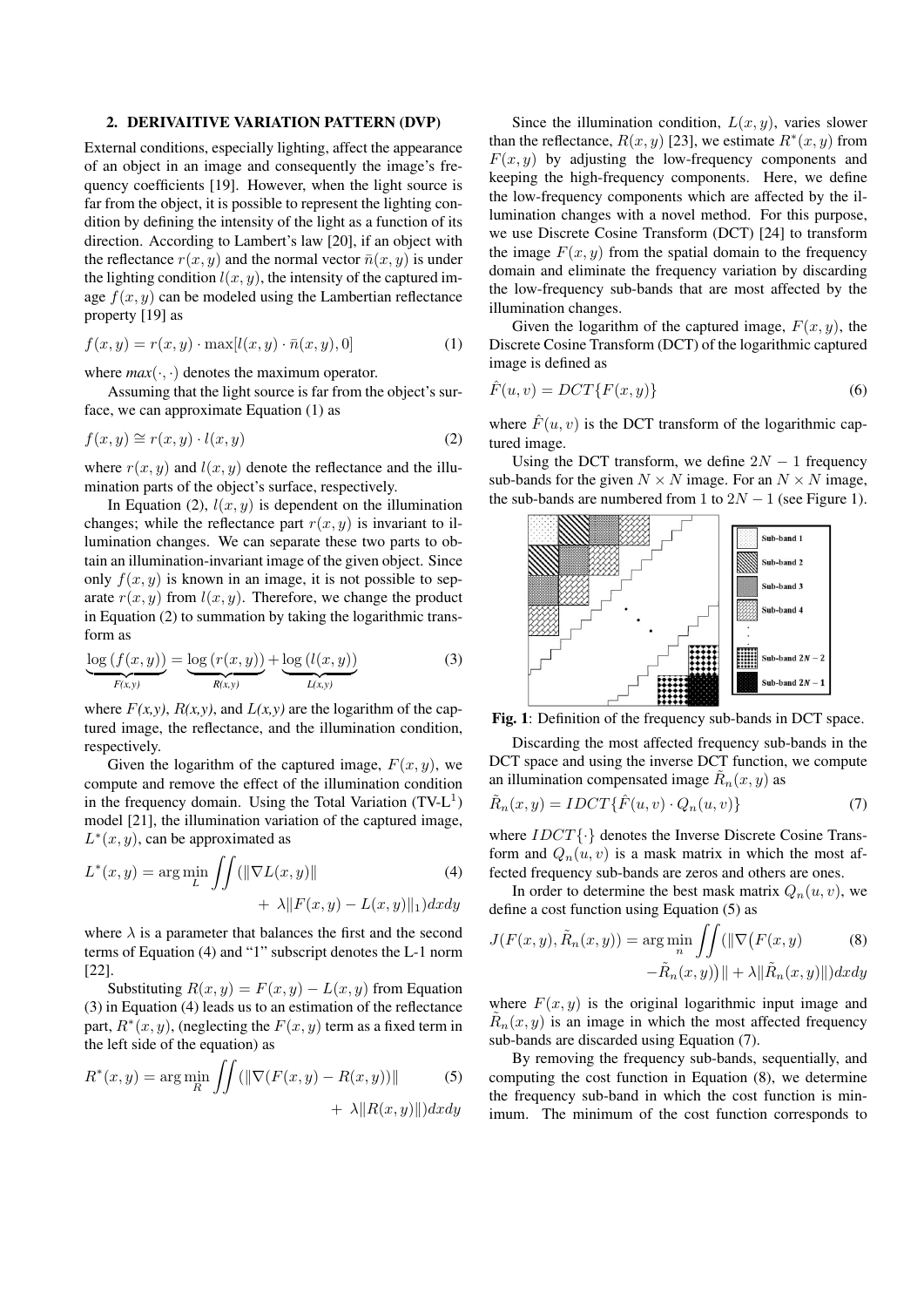the least frequency variation in the image caused by illumination changes. In this way, we discard the affected lowfrequency sub-bands and obtain an illumination compensated image  $\tilde{R}_n(x, y)$  which is used for the spatial image description.

In order to define the spatial descriptor, we consider each pixel as the center of a circle with radius *r* (see the bold circle in Figure 2). This circle specifies a neighborhood called the primary circle. We draw another circle, centered on the primary circle's pixels, with the same radius *r* (see the dashed circle in Figure 2) which specifies another neighborhood called the secondary circle.



Fig. 2: Defining the primary and the secondary circles.

Assuming that the gray level of the central pixel is  $\tilde{R}_n^C(x, y)$ , the gray level of the neighbors on the primary circle are defined as

$$
\tilde{R}_{n,i}^{PC}(x_i, y_i) = \tilde{R}_n(x - r\sin(\theta_i), y + r\cos(\theta_i))
$$
\n(9)

where  $\tilde{R}_{n,i}^{PC}(x_i, y_i)$ ,  $i = 1, \ldots, 8r$ , denotes the gray level of the primary circle's pixels.  $r$  is the radius of the circles and  $\theta_i$  is the angle between the *x* axis and the *i*-th neighbor in the primary circle.

Each point on the primary circle is surrounded by 8*r* neighbors on the secondary circle that their gray levels are defined as

$$
\tilde{R}_{n,ji}^{SC}(x_j, y_j) = \tilde{R}_n(x_i - r\sin(\varphi_{ji}), y_i + r\cos(\varphi_{ji})) \quad (10)
$$

where  $\tilde{R}_{n,ji}^{SC}(x_j, y_j), j = 1, \ldots, 8r$ , denotes the *j*-th neighbor of the *i*-th pixel on the primary circle.  $\varphi_{ii}$  is the angle of the *j*th neighbor of the *i*-th pixel on the primary circle with respect to the *x* axis.

Using Equations (9) and (10), we compute the first-order spatial derivatives as

$$
\tilde{R}_{n,i,\theta}^{(1)}(x,y) = \tilde{R}_{n,i}^{PC}(x_i, y_i) - \tilde{R}_n^{C}(x,y)
$$
\n(11)

$$
\tilde{R}_{n,ji,\varphi}^{(1)}(x,y) = \tilde{R}_{n,ji}^{SC}(x_j, y_j) - \tilde{R}_{n,i}^{PC}(x_i, y_i)
$$
\n(12)

where  $\tilde{R}_{n,i,\theta}^{(1)}(x,y)$  and  $\tilde{R}_{n,j,i,\varphi}^{(1)}(x,y)$  denote the first-order derivative within the primary circle and the first-order derivative between the primary and the secondary circle, respectively.

The second-order derivative in the primary circle,  $\tilde{R}^{(2)}_{n,i,\theta}(x,y)$ , and the second-order derivative between the primary and the secondary circles,  $\tilde{R}_{n,j,i,\varphi}^{(2)}(x,y)$ , are defined as (1)

$$
\tilde{R}_{n,i,\theta}^{(2)}(x,y) = \tilde{R}_{n,i}^{PC^{(1)}}(x_i, y_i) - \tilde{R}_n^{C^{(1)}}(x,y)
$$
\n(13)

$$
\tilde{R}_{n,ji,\varphi}^{(2)}(x,y) = \tilde{R}_{n,ji}^{SC^{(1)}}(x_j, y_j) - \tilde{R}_{n,i}^{PC^{(1)}}(x_i, y_i)
$$
(14)

Generally, the *mth*-order derivatives are calculated based on the  $(m-1)$ <sup>th</sup>-order as

$$
\tilde{R}_{n,i,\theta}^{(m)}(x,y) = \tilde{R}_{n,i}^{PC^{(m-1)}}(x_i, y_i) - \tilde{R}_n^{C^{(m-1)}}(x,y)
$$
\n(15)

$$
\tilde{R}_{n,ji,\varphi}^{(m)}(x,y) = \tilde{R}_{n,ji}^{SC^{(m-1)}}(x_j, y_j) - \tilde{R}_{n,i}^{PC^{(m-1)}}(x_i, y_i) \tag{16}
$$

Using the *mth*-order derivative within the primary circle and between the primary and the secondary circles, we define the  $m^{th}$ -order Derivative Variation (DV) for the image  $\tilde{R}_n(x, y)$  as

$$
DV_r^{(m)}(\tilde{R}_n(x,y)) = \{ u(\tilde{R}_{n,i,\theta}^{(m)}(x,y) \cdot \tilde{R}_{n,j,i,\varphi}^{(m)}(x,y)) | \quad (17) i = 1, \cdots, 8r \& j = 1, \cdots, 4r \}
$$

where  $DV_r^{(m)}(\tilde{R}_n(x,y))$  returns the  $m^{th}$ -order derivative variation using a neighborhood with radius  $r$ , and  $u(\cdot)$  is the unit step function.

Using the *mth*-order derivative variation, we compute the *mth*-order Derivative Variation Pattern (DVP) of the image as

$$
DVP_r^{(m)}\big(\tilde{R}_n(x,y)\big) = \sum_{k=1}^{32r^2} DV_{r,k}^{(m)}\big(\tilde{R}_n(x,y)\big) 2^{32r^2-k}
$$
(18)

where  $DV_{r,k}^{(m)}$  is the *k*-th component of the  $m^{th}$ -order derivative variation computed using Equation (17).

Figure 3 illustrates the extraction of DVP on a face image. Notice that as the order of the operator increases, details are extracted from the image even in adverse lighting conditions.



Fig. 3: Extracted DVPs. (a) original face image, (b) the illumination compensated image  $(\tilde{R}_n(x, y))$ , (c) first-order DVP, (d) second-order DVP, (e) third order DVP.

#### 3. EXPERIMENTAL RESULTS

We evaluate the performance of the proposed method using Extended Yale-B [16] and FERET [17] face databases and the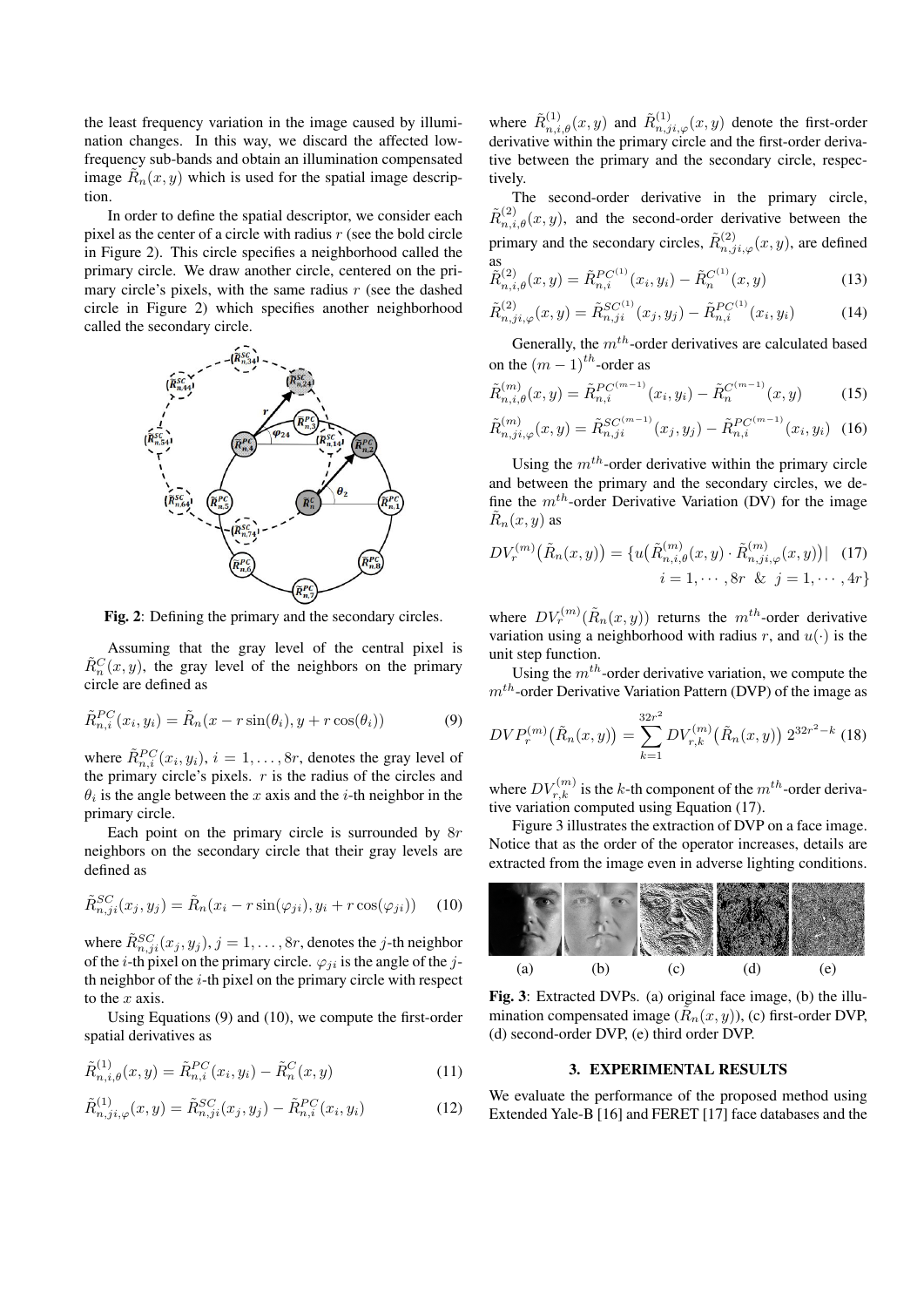PolyU palmprint database [18]. The Extended Yale-B face database contains a total of 38 subjects with severe illumination variations. Each subject was imaged under nine poses and 64 different illumination conditions. The FERET face database consists of a total of 14*,* 051 gray-scale images representing 1*,* 199 individuals. The images contain variations in lighting, facial expression, pose angle, etc. In this work, only the frontal face images are considered. The PolyU palmprint database contains 7*,* 752 gray-scale images corresponding to 386 different palms (around twenty samples per subject). All the frontal face images were normalized by aligning the location of the eyes and cropped to  $160 \times 160$  pixels, while the palmprint images were cropped to  $128 \times 128$  regions of interest. The first face/palmprint image from each subject was selected to make a gallery set and all the remaining frontal images were used as the probe.

First, the parameter of the proposed algorithm (i.e. *r*) is determined using a randomly selected dataset from the Extended Yale-B database. Our results show that the optimum values for the primary and the secondary circles' radius is  $r = 1$ . Hence, we select  $r = 1$  in the all experiments.

Second, the rank-1 recognition rate of the proposed algorithm is computed using DVPs with different orders for the three databases (see Figure 4). As can be seen, the recognition accuracy is significantly improved when the order of local pattern is increased from the first-order DVP to the secondorder DVP in all databases. Then, the performance drops when the DVP's order increases. These results prove the effectiveness of the second-order DVP in extracting more discriminative information even with severe illumination variation. Therefore, we use second-order DVP in the remaining experiments.



Finally, the rank-1 recognition rates of DVP on the face and palmprint databases are compared to the state-of-the-art approaches (see Table 1 and Table 2). As can be seen from Table 1, DVP achieves 6*.*25% and 7*.*15% performance improvement over LBP and LDP on the FERET face database, respectively. It also improves the recognition accuracy by 24*.*10%, 7*.*10%, 1*.*90%, and 1*.*04% over LBP, LDP, Sparse Representation-based Classification (SRC) [25], and Gradientfaces [26] methods respectively on the Extended Yale-B face database showing that the DVP significantly improves the performance of the face recognition system even in adverse lighting conditions.

In Table 2, the rank-1 recognition rate of DVP and other benchmark palmprint recognition approaches are reported. Here, DVP achieves 98*.*32% identification rate compared to 84*.*67%, 93*.*33%, and 95*.*71% identification rates for 2D Locality Preserving Projections (2DLPP) [27], 2D Local Graph Embedding Discriminant Analysis (2DLGEDA) [28], and Discriminant Projection Embedding (DPE) [29], respectively. Hence, DVP outperforms current benchmark techniques for palmprint identification.

Table 1: Comparison the rank-1 recognition rate (%) of DVP and the benchmarks in the face recognition task.

| <b>Method</b>      | <b>Extended Yale-B</b> | FERET |
|--------------------|------------------------|-------|
| $*LBP$ [2]         | 75.90                  | 92.70 |
| $*LDP[7]$          | 92.90                  | 91.80 |
| <b>SRC</b> [25]    | 98.10                  | N/A   |
| Gradientfaces [26] | 98.96                  | N/A   |
| <b>DVP</b>         | 100                    | 98.95 |
|                    |                        |       |

\*The results are from [7]

Table 2: Comparison the ranke-1 recognition rate (%) of DVP and the benchmarks in the palmprint recognition task.

| Method          | PolyU |
|-----------------|-------|
| 2DLPP [27]      | 84.67 |
| 2DLGEDA [28]    | 93.33 |
| <b>DPE</b> [29] | 95.71 |
| <b>DVP</b>      | 98.32 |

#### 4. CONCLUSION

A novel image descriptor called Derivative Variation Pattern (DVP) is proposed which simultaneously captures the spatial and the frequency domain features of an image. An image is first transformed to the frequency domain using Discrete Cosine Transform, and the low-frequency sub-bands that are most affected by the illumination variation are discarded. This makes the algorithm invariant to illumination changes. In the spatial domain, a binary code is obtained by taking radial derivatives along two circular paths. The proposed DVP descriptor was tested on three standard databases and compared to benchmark techniques for the task of person identification. Our results show the effectiveness of the proposed method.

#### ACKNOWLEDGEMENT

Ajmal S. Mian was supported by ARC Discovery grant DP110102399.